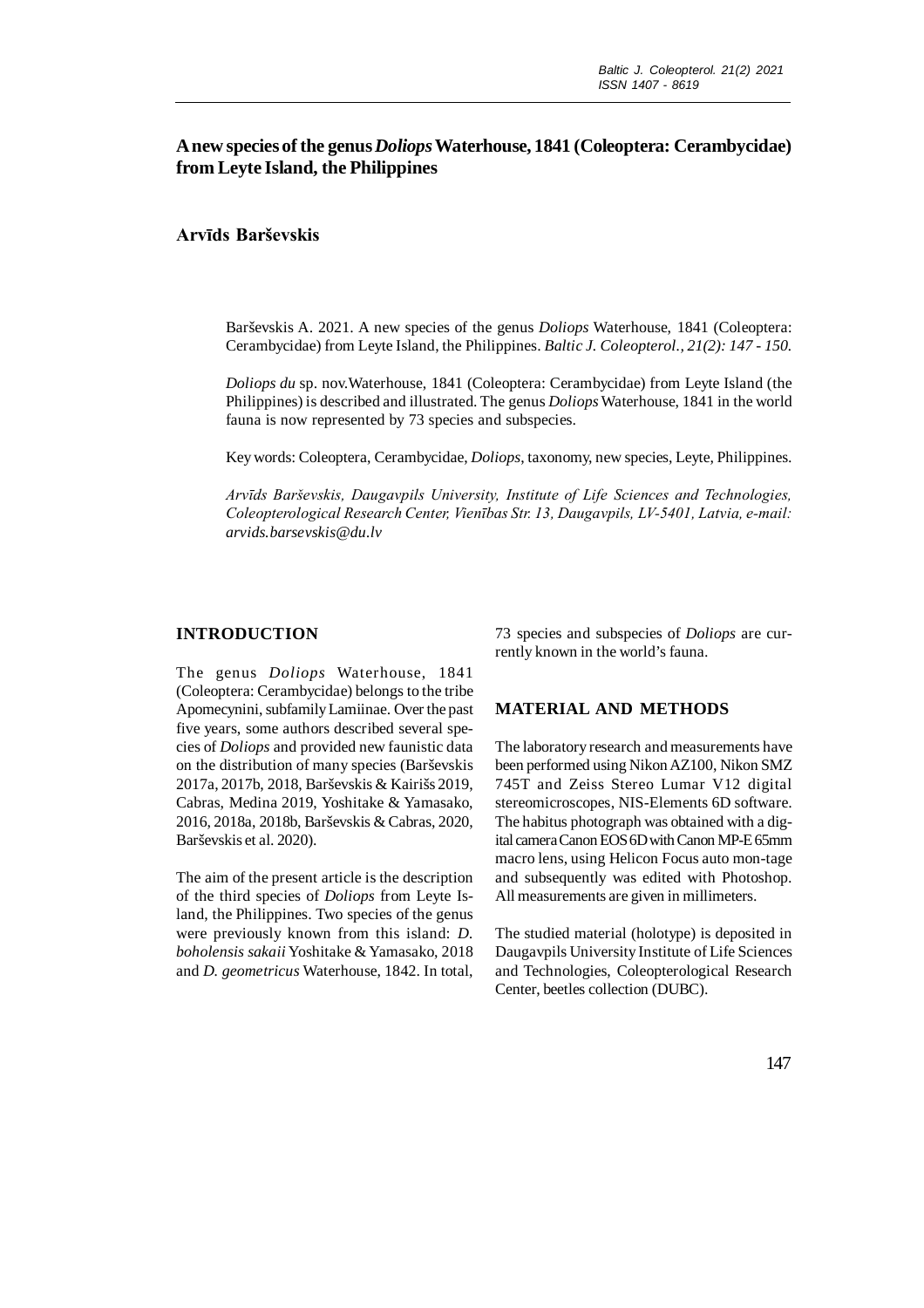### **RESULTS**

*Doliops du* **sp. nov. Fig. 1 - 2**

**Type material.** Holotype, male: PHILIPPINES: Leyte Isl., / Mahaplag, 08.2020. / local collector leg. / [handwritten]; HOLOTYPUS: / *Doliops / du* sp. nov. / A.Barševskis desc. 2021[red, handwritten] (DUBC).

**General distribution:** Philippines; Leyte Island.

**Description.** Body length: 12.9 mm, body width: 5.3 mm. Dorsal surface of body metallic cuppercolored, shiny, with spots of greenish scales.

Head elongate, narrower than pronotum, metallic shiny, with very fine dorsal microsculpture, covered with very fine and pale pubescence. Frons slightly convex, very shiny. Middle portion between eyes with wide elongate band of greenish scales, with longitudinal very thin and shiny line without scales. Eyes flattened, not extended, bilobate. Cheeks narrow, not extended, covered with greenish scales. Clypeus brown, narrow, shiny. Labrum metallic-green, shiny, covered with sparse pubescence. Mandibles massive, shiny, with acute apices. Antennae slender, relatively short; antennomeres 1-3 dark, metallic, shiny; antennomere 3 elongate, darkened and widened apically, with row of black setae and very fine pubescence; antennomere 4-5 darkened apically, with very fine pubescence in basal portions; remaining antennomeres brown, with very fine pubescence.

Pronotum subcylindric, convex, slightly transverse, wider than head and narrower than elytra. Basal part with two thin, transverse, parallel and slightly curved lines, and apical part with one impressed line. Lateral disc of pronotum between apical and basal lines shiny, smooth in middle, with some very sparse punctures and very fine transverse microsculpture. Lateral sides rounded, without visible angles, with wide oval circle of greenish scales. Scutellum rounded apically, metallic shiny, covered with very sparse and dark

pubescence. Pars stridens not visible under basal margin of pronotum.

Elytra wide, convex, metallic cupper-coloured, shiny. Shoulders visible, but not protruded apically. Lateral and dorsal parts of each elytron behind shoulders with large pentagonal spot of greenish bands. Surface of elytra behind middle with second transverse band, widened in middle of longitudinal oval spot, inside with small area without scales. Apex of elytra with third semitriangular spot of bands of greenish scales.

Legs metallic, shiny, with very fine microsculpture. Apical part of tibia covered with dense, dark pubescence and setae. Tarsomeres metallic, shiny, covered with dark pubescence and setae. Ventral side of body metallic, shiny, with lateral spots of greenish scales.

**Male genitalia.** Aedeagus curved, sickle-shaped, with acute apex of lamella (Fig. 2).

Female unknown.

**Differential diagnosis.** Based on the coloration of the body, the new species is similar to *D. um* Barševskis, 2018, but differs from it by the different pattern of pronotum and elytra. Lateral and dorsal parts of each elytron of a new species behind shoulders with large pentagonal spot of bands of greenish scales, and with second transverse band behind middle, widened in middle in longitudional oval spot, and inside with small area without scales and third semitriangular spot of bands of apical greenish scales. Pronotum of a new species with wide oval circle of greenish scales, while *D. um* with different shapes of the pronotal and elytral drawing of greenish scales (see for details Barševskis (2018).

**Etymology.** The specific epithet of a species is derived from the abbreviation of Daugavpils University (DU), which is celebrating its 100th anniversary this year. Daugavpils University has an internationally recognized Coleopterological Research Center with a collection of beetles. I dedicate this species to Daugavpils University on its 100th anniversary!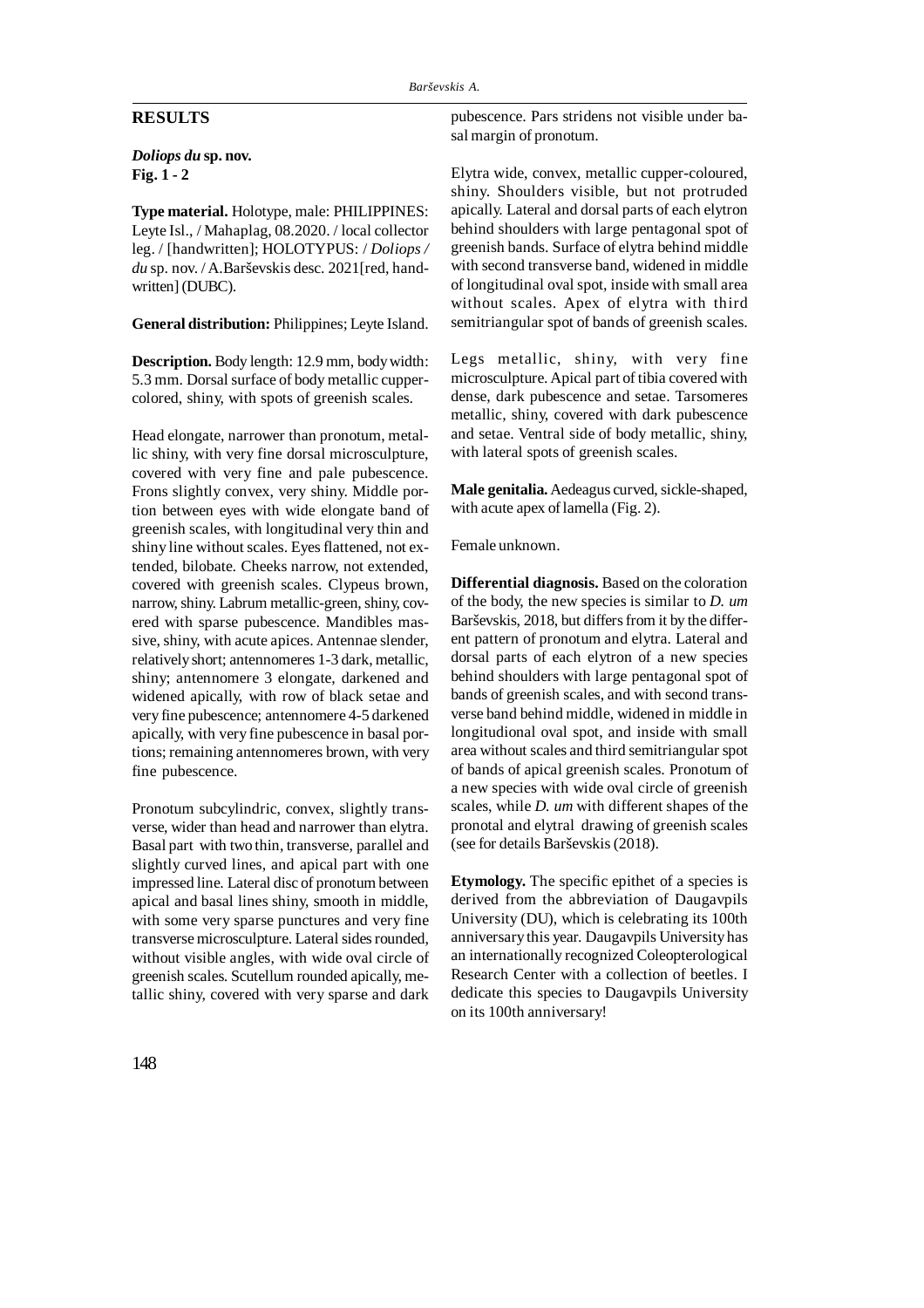

Fig. 1. *Doliops du sp. nov.* (holotype)

# **ACKNOWLEDGEMENTS**

I wish to express my gratitude to Alexey Shavrin for editorial comments and Alexander Anichtchenko (both from Daugavpils) for help in preparation of photographs of beetles.

Barševskis A. 2017b. Four new species and a new synonymy in the genus Doliops Waterhouse, 1841 (Coleoptera: Cerambycidae) from Philippines. *Baltic Journal of Coleopterology, 17(2): 161-173.*

Barševskis A. 2018. New species and subspecies of Doliops Waterhouse, 1841 and Lamprobityle Heller, 1923 (Coleoptera: Cerambycidae) from the Philippines. *Baltic Journal of Coleopterology, 18(2): 297–304.*